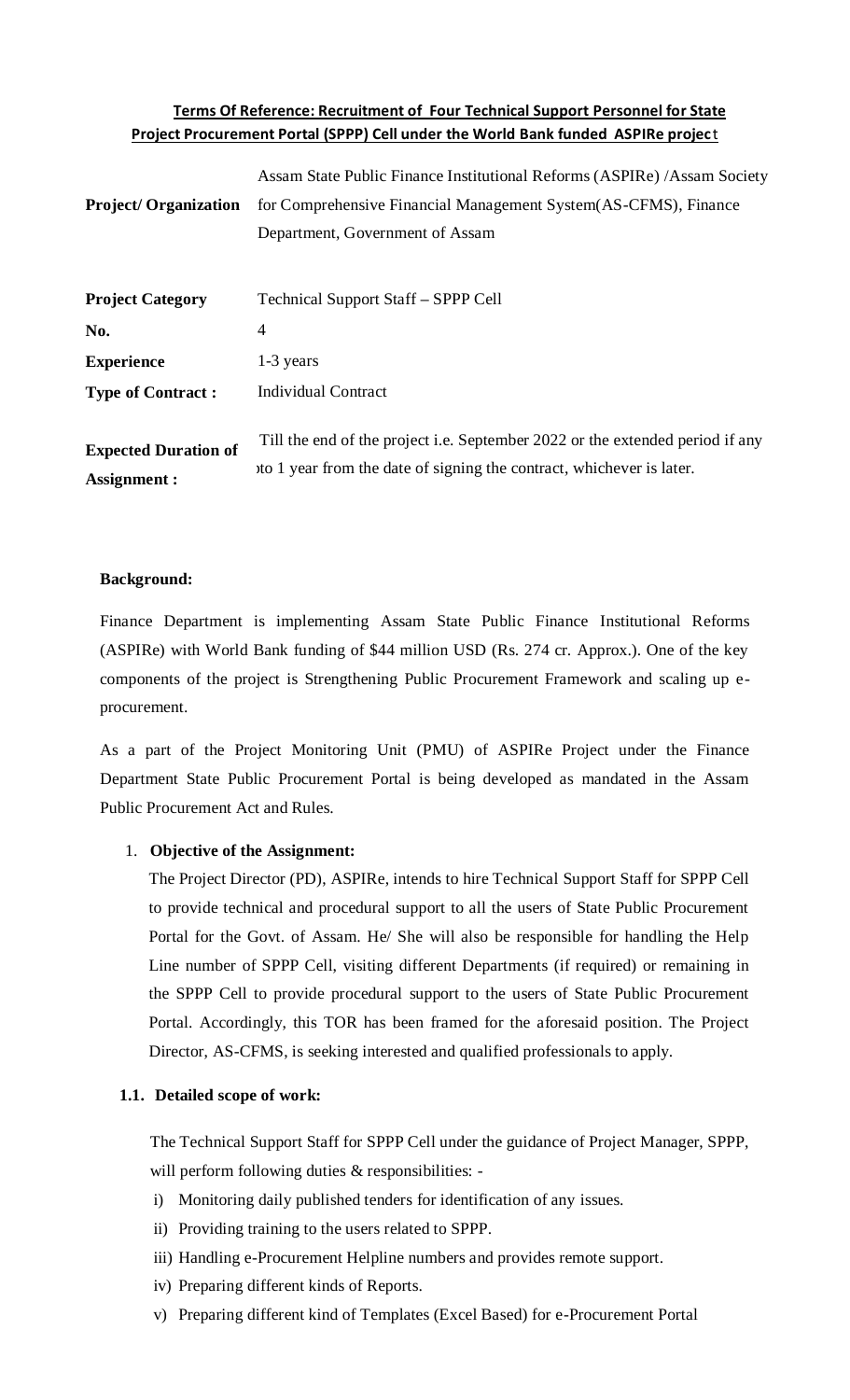- vi) Follow up with the departments about their pending online activities by maintaining weekly report, sending email reminders and tele calling.
- vii) Maintaining strict timing SPPP Cell and providing support during that period and remote support during holidays (if required).
- viii) Maintaining different kinds of records.
- ix) Any other activities assigned by the Project Director/Addl. Project Director/ SPPP Project Manager.

## **2. Supervision and Performance Evaluation:**

**2.1.** The incumbent will report to the Project Manager, SPPP and the Project Director /the Additional Project Director will approve their deliverables.

## **3. Minimum Qualification and Experience:**

The incumbent is required to possess:

**3.1. Basic Education Qualification:** BE/B. Tech/MCA

# **3.2. Experience: Minimum 1 year of experience related to**

3.2.1. Any software or Portal related support,

## Or,

3.2.2. Helpdesk support/ Support related to any project implementation

## **3.3. Other qualities or Requirements:**

- i. Good knowledge of MS office (at least Word, Excel and PowerPoint), Operating system, basic idea of installing different types of software;
- ii. Willingness and ability to work effectively under pressure and ability to multitask;
- iii. Willingness and ability to work in a team;
- iv. Excellent interpersonal skills, strong verbal communication skills in English, Assamese (preferable), Hindi and written communication skills in English, Training skills;

## **3.4. Preferable Requirements:**

- i. Basic Understanding of Government structures, procedures, rules, regulations and Public Procurement;
- ii. Experience in any Government IT implementation related Project;

## **4. Period of the Assignment / Services:**

**4.1.** The assignment will be for a period of one year and may be extended if necessary and based on satisfactory performance. The appointment of the incumbent would be on a full time basis and they would not be permitted to take up any other assignment during the period. The appointment is of a temporary nature and the appointment can be canceled at any time without assigning any reason thereof.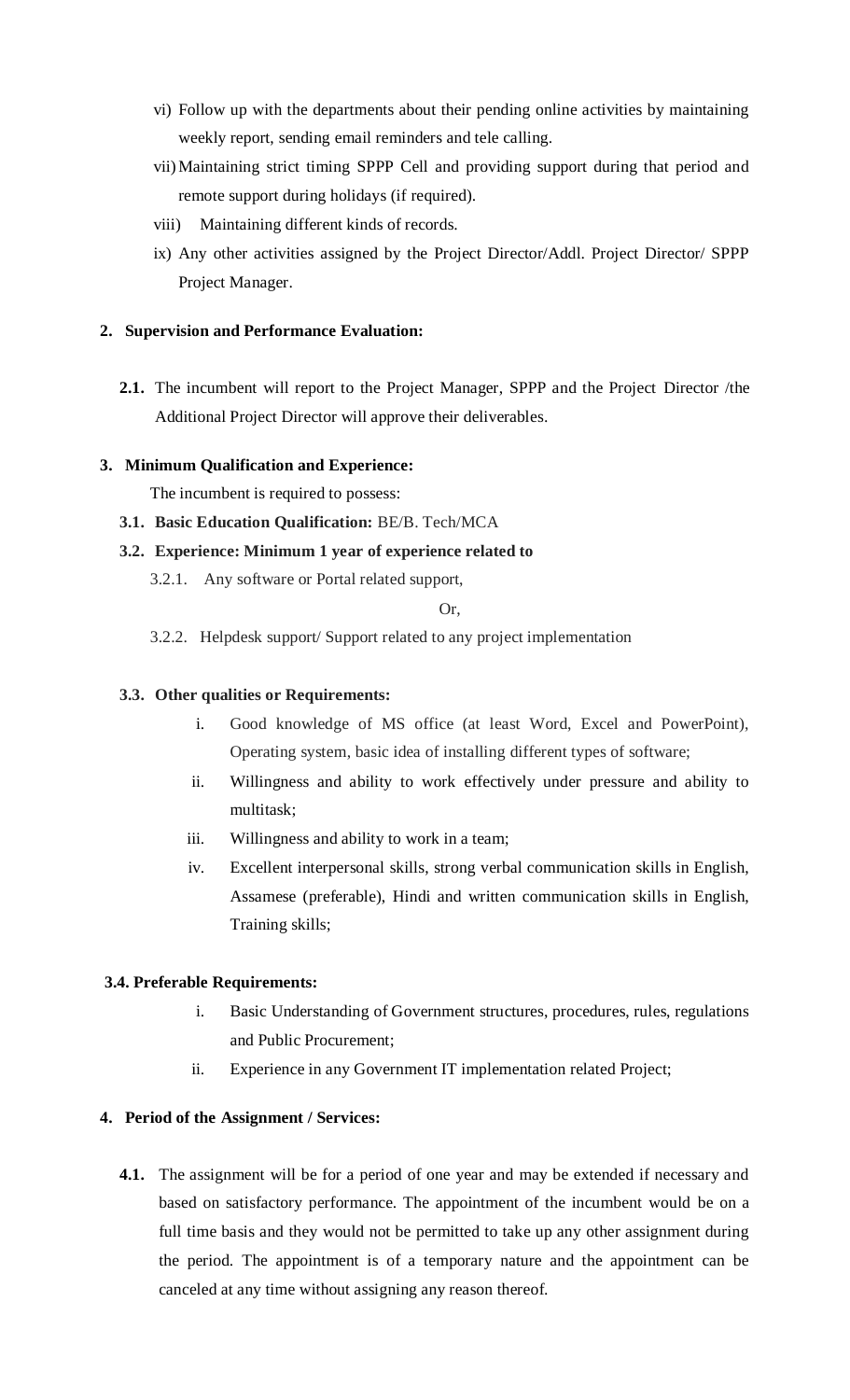## **5. Remuneration and Payment Terms:**

- **5.1.** The remuneration would be as per Level L2 and Grade A (CTP Monthly Rs.35,000.00) to Rs.51,500.00 and have the provision of enhancement up to 23% at the time of renewal on the basis of the performance) of the HR Manual, initial base remuneration would be negotiated during interview based on experience and last pay drawn.
- **5.2.** Leave Provision: As per HR manual.

### **6. Facilities to be provided by the PMU**

- **6.1.** Give access to all the required documents, correspondence, and any other information associated with the project and as deemed necessary.
- **6.2.** Provide sitting space along with computer, printer, computer/office consumables, and internet access.

### **7. Selection Criteria (Total Marks = 40)**

The selection committee will select any candidates for the positions by following way:

### **Step I: Short Listing of the Applications (Min 4 out of 5 marks)**

- i) Application according to the given format
- ii) Basic Education Qualification
- iii) Year of Experience
- iv) Knowledge of Microsoft Tools (Self Declaration)

### **Step II: Online Test (Min 3 out of 5 marks, in case of large number of candidates)**

Fixed duration online test will be conducted for

- i) Verification against Sl. No. (iv) Of Step I (3 marks).
- ii) Written communication skill (2 marks)

### **Step III: Final Interview (30 marks for each panelist)**

- i) Appearance and Attitude (10 marks)
- ii) Communication Skill (10 marks)
- iii) Cross verification of Step II (10 marks)

### **8. How to apply**

Candidates are requested to apply in application format provided with this ToR within 30 days of the advertisement. Scanned copy of application form along with other relevant documents should be mailed to careeraspire@outlook.com No hard copies will be accepted.